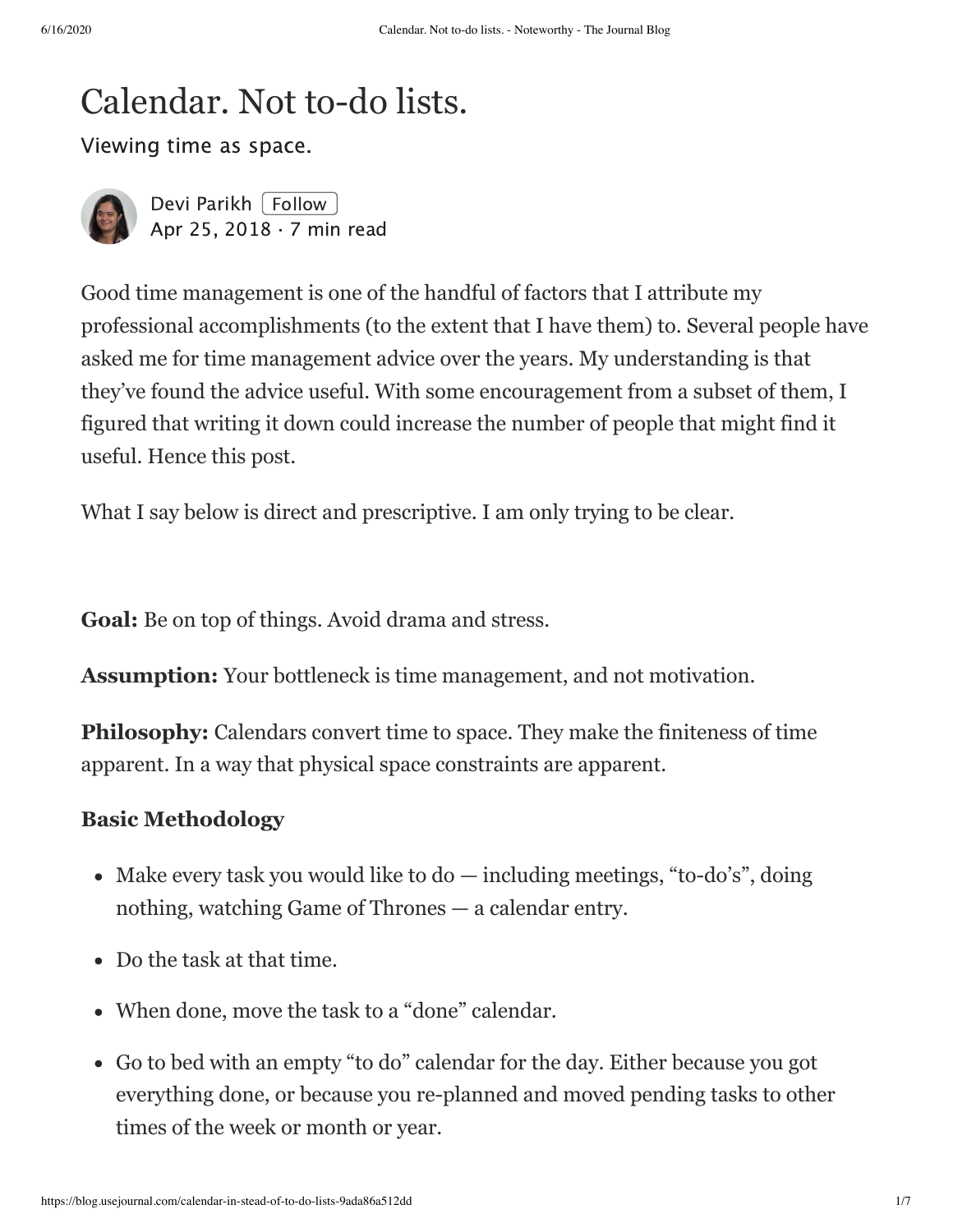# **Principle 1: Everything takes time. So everything needs to be on your calendar.**

- Time is always ticking. When you are doing something, anything, including nothing, time is ticking. Which means, doing something, anything, including nothing, takes time.
- There is finite time in the day. We are assuming you are motivated. So time is your bottleneck.
- So the only effective way to plan is to make time central.
- Lists are the wrong tool. They don't make time central.
- Calendars are the right tool. They make time central.
- *Everything* you need to do professional tasks, personal errands, recreational activities, meetings, meals, sleep, exercising, doing nothing, replying to email, planning a trip, planning to plan a trip, reading the news, thinking about a project, looking into the procedure in 2023 to renew your passport, reminding someone to do something, doing the thing you need to do before you can respond to an email, even marking calendar entries — needs to be an entry on your calendar. Because *everything* takes time.
- Nothing is too small to be on your calendar. *Everything* takes time. Four "trivial" tasks can easily take up 30 minutes.
- Bonus: An additional benefit of writing *everything* down is that nothing will get accidentally dropped.

## **Principle 2: It is easier to measure how wrong your time estimates are than it is to fix them. Incorporate your calibration multiplier.**

Most of us underestimate how long it will take to get something done. Some of us overestimate. I have never met anyone who gets it just right. What is your calibration multiplier?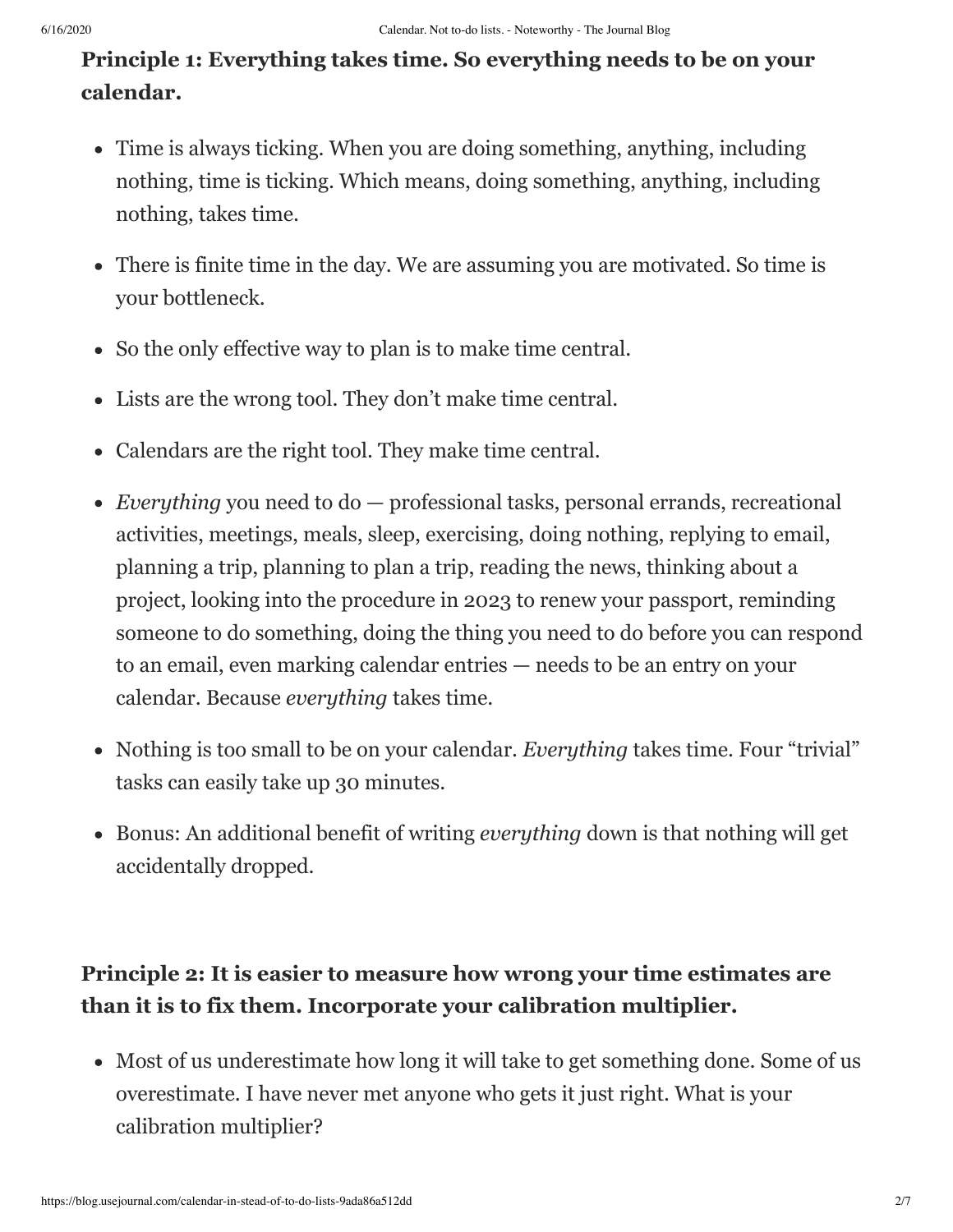- Strive for a multiplier of 1.0. But that will take a while, and is hard.
- Measuring the multiplier is much easier. Measure it. How long did you think something would take? How long did it actually take? Average it across multiple tasks.
- When you put a task on your calendar, think about how long you think it will take. *Then* factor in the multiplier. Your gut instinct will tell you that the outcome is an overkill. It is not. By definition, the multiplier is telling you how wrong your gut tends to be. Don't ignore the data.
- This ensures that your plan for the day is a feasible one. You have (more accurately) estimated how long each task will take. And you have marked out corresponding chunks of time. You will only be able to fit as many things as 24 hours can feasibly hold. (Recall: sleep, meals, exercise are all tasks, also on your calendar). That makes your plan for the day feasible.
- If everything you want to do in a day doesn't fit, you need to prioritize. Don't reduce your multiplier to make things fit. That is simply delusional.
- Bonus: Recognizing a problem is a first step towards solving it. Measuring the multiplier will be a first step towards bringing it closer to 1.0.

#### **Principle 3: More generally, incorporate your patterns.**

- If unexpected things tend to come your way in your job, mark some hours of your day every day as "buffer to deal with unexpected events" and don't put tasks there.
- If you are not a morning person, mark your mornings as "not a morning person" and don't put tasks there.
- If you see repeatedly that you are too tired on Saturdays to do anything, or don't feel like doing anything, or your friends tend to make impromptu plans — plan for it. Don't put anything on your calendar for Saturdays. Mark your entire Saturdays as "goof off". Yes, officially plan to goof off.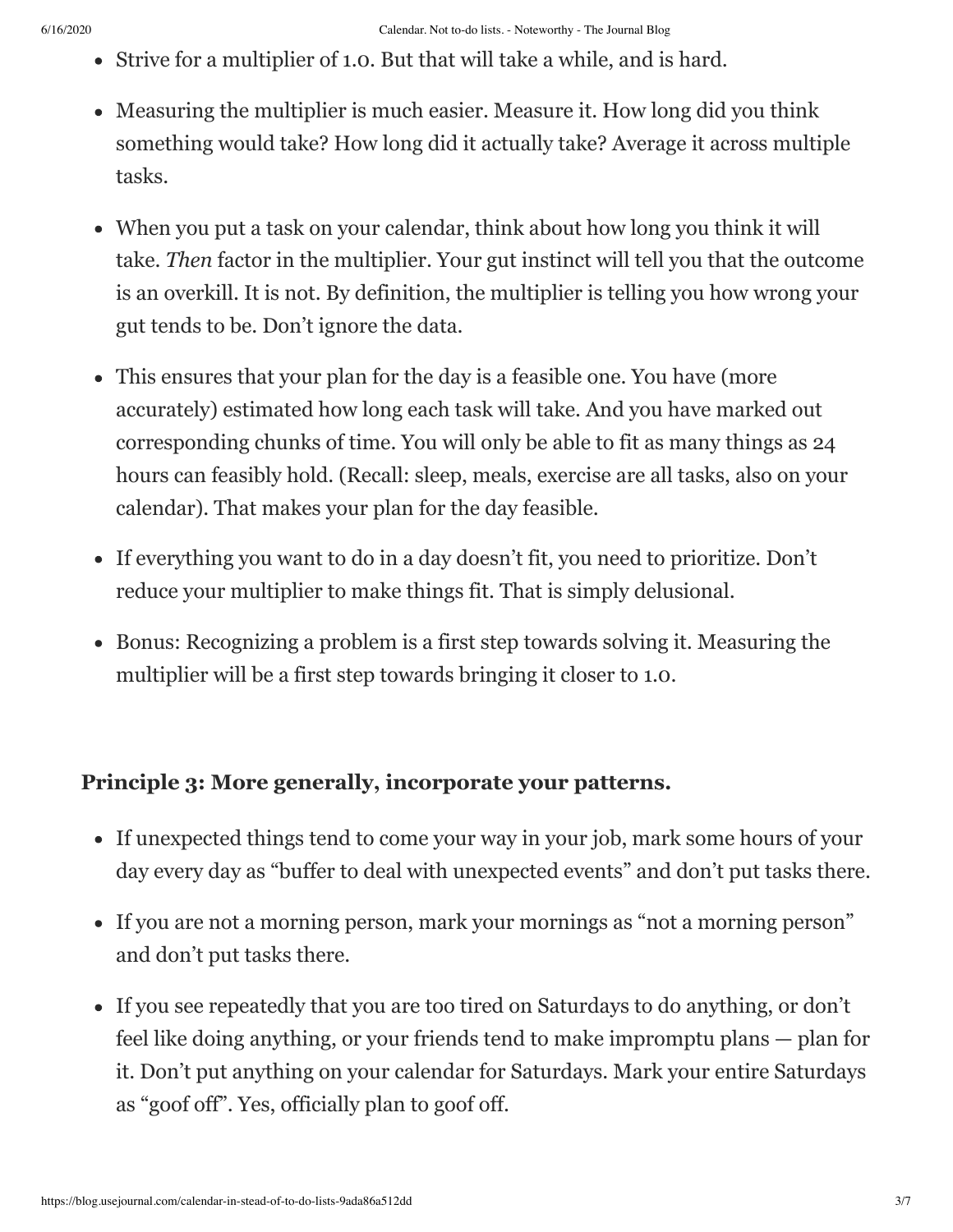More generally, work on any changes you'd like in your habits and temperament. But don't plan around them till you have demonstrably established that you have changed. Be conservative when planning your days. Give yourself plenty of buffer. Staying on top of life is hard enough without mixing in other battles.

### **Principle 4: Re-plan.**

- The plan is feasible. But it is not guaranteed to work. Unexpected things will happen. Even with the multiplier, you may not get everything done as you planned. That is fine. Just re-plan.
- Move things you could not get done to other open slots tomorrow, later in the week, next week, whatever is feasible depending on the urgency of the task. If there is no open slot soon enough, something else from the future will need to move further out to make space for this task.
- After re-planning, you once again have a feasible plan. Rinse and repeat.
- A successful day is not when you get everything you planned to do that day done. It is one when you can go to bed with a feasible plan for every day ahead. Replanning is not failure. Re-planning is part of the plan.
- Some tasks if not done are more likely to cause stress and drama than others. Get those done first. So if something unexpected happens in the day, you are "safe".
- Bonus: You will soon start getting a high out of moving things from the "to do" to the "done" calendar. That will motivate you to get more done. To push a bit harder.
- Pro-tip: If you happened to overestimate how long a task will take and you run out of tasks before your day ends, look ahead and consider getting a task from the future done. The future you will appreciate the extra buffer!

## **Principle 5: Break it down.**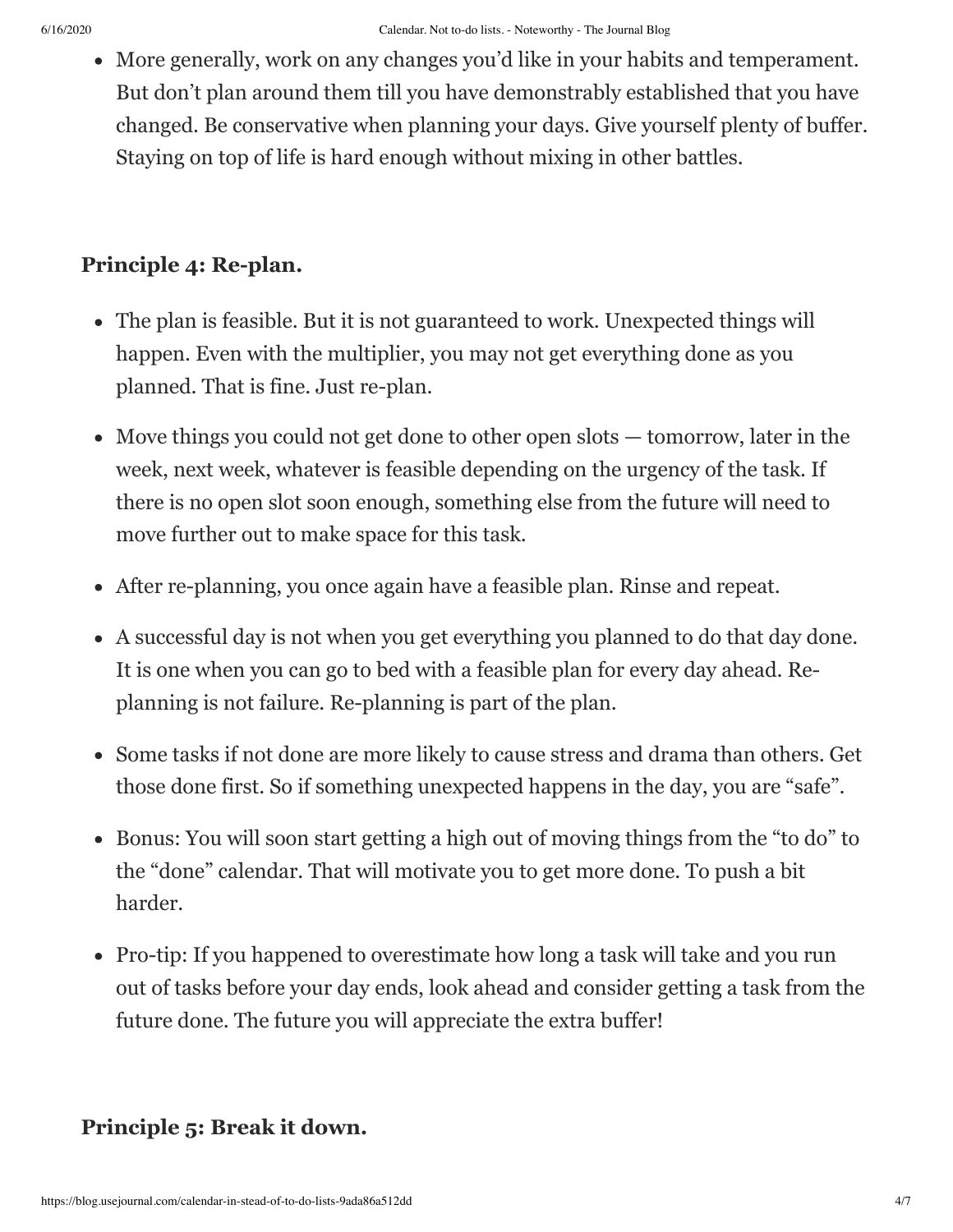- Tasks don't always present themselves in calendar-sized chunks. A 300-hour project due in 3 months cannot be a calendar entry. Break it down.
- Pro-tip: Planning for a large project breaking it up into calendar-sized tasks, estimating how long each task will take, incorporating the multiplier, and marking them on your calendar in available slots — is a task. It takes time. So make planning the project a task on your calendar!

#### **Principle 6: Backtrack. Foresee.**

- Backtrack on the timeline. A conference deadline is in 3 months. That means you need to start writing the paper at least a month before the deadline. That means you have a month to get your main basic result. Break each of these phases into calendar-sized tasks.
- A week before the conference deadline tends to be crazy. Mark that entire week as busy. So as you plan other longer term tasks, you will avoid placing any tasks in that week. This will make sure the week before the deadline is not any more stressful than it needs to be.
- If you can't get tasks done when traveling, when family is visiting, etc. mark those days as busy.
- This helps surface when things are more urgent than they might seem. Say a 6 hour job is due in 4 weeks. But you are at a conference all of next week, you have family visiting the week after that, and you have another major deadline at the end of the week after. This means you will not have time to work on this job in the next three weeks. This means the deadline for the 6-hour job is, for all practical purposes, in a week and not in four weeks. Your calendar will tell you all this — *if* you have been putting *everything* down on your calendar. As you try and put the 6-hour job on your calendar, there will "physically" be no space to put it in the next three weeks. And so you will have to put it down sometime in this week.
- Backtracking tells you when is the latest you need to get something done. Don't mistake it to be the time when you should do something. That gives you no buffer.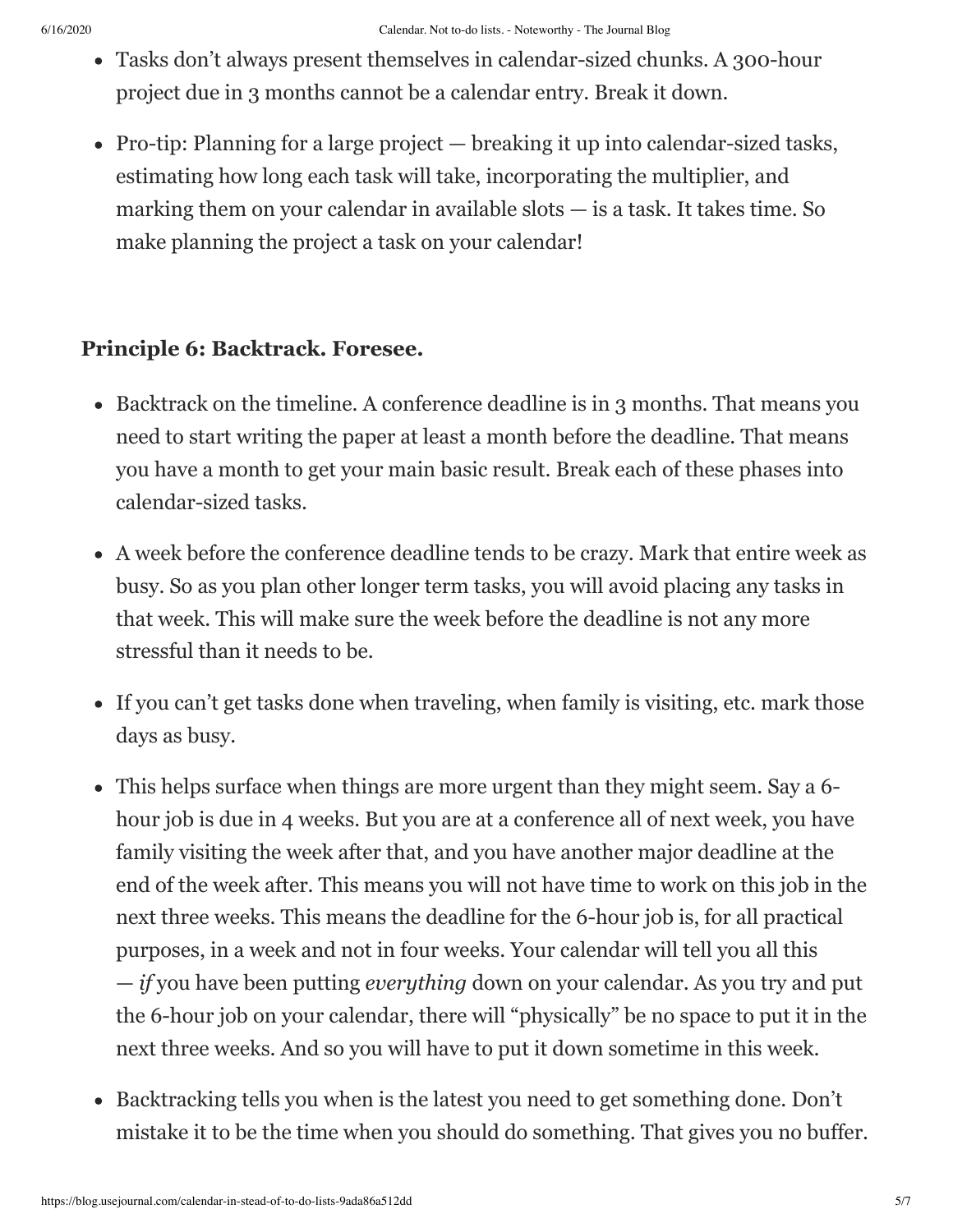Re-planning — whether because tasks are not done or because new tasks showed up — needs empty slots, needs buffer.

#### **Principle 7: Visualize your time**

- Before going to bed every night, look at the calendar for the next day and internalize it. What kinds of tasks do you need to do? Is it more work related or more personal? Are there more meetings, or more desk time? Does the morning have many small tasks but the afternoon one larger task? This helps be in the right frame of mind to stay on top of your day.
- Every Sunday, visualize your upcoming week. Is it front loaded or evenly spread? Make any adjustments to the placements of tasks as needed. Internalize the coarse layout of your week. This helps approach the week with the right frame of mind to stay on top of your week.

| Wed                                                       | Thu                            | Fri                                        | Sat                                       | Sun                                    |
|-----------------------------------------------------------|--------------------------------|--------------------------------------------|-------------------------------------------|----------------------------------------|
|                                                           |                                |                                            |                                           |                                        |
| 7:30 AM                                                   | 7:30 AM                        | 7:30 AM                                    | 7:30 AM                                   |                                        |
| Get ready and go to work                                  | Get ready and go to work       | Get ready and go to work                   | Sleep in                                  |                                        |
| <b>Add LaidSiv paper to CV</b>                            | <b>PerceptiveConv meeting</b>  |                                            |                                           | <b>Call Mom</b>                        |
| <b>SFA replied? Plan expenses</b>                         | <b>LaidSiv Pytorch meeting</b> | <b>Al Guest interview</b>                  |                                           | 9:30 AM                                |
| <b>Prepare for hiring meeting</b>                         | Hold because talks often       | <b>10 AM</b><br><b>Alex Parrish's talk</b> | <b>10 AM</b><br>Get ready, brunch, loiter | <b>Look into Atlanta</b><br>apartments |
| <b>Write YFA grant report</b>                             | <b>Ramesh's meeting</b>        |                                            |                                           | <b>Call Shankar and Gulpreet</b>       |
|                                                           | <b>DAI biweekly</b>            | <b>Meet RE candididate</b>                 |                                           |                                        |
| Lunch                                                     | Lunch                          | Lunch                                      |                                           | <b>12 PM</b><br>Write time management  |
| Plan PRCV18 practice ses                                  | 1 PM                           | 1 PM                                       |                                           | blog post                              |
| David going to IACL?                                      | <b>Plan for planning class</b> | <b>Group meeting or</b>                    |                                           |                                        |
| Look into Kelly's gifs data                               | in Fall                        | reading group                              |                                           |                                        |
| 2:30 PM                                                   |                                |                                            |                                           |                                        |
| Think about service role for                              | 3 PM                           | <b>Manager 1:1</b>                         | 3 PM                                      |                                        |
| next year -- let Brian know                               | <b>Algorithmic art coding</b>  | When is Angela starting?                   | <b>Meeting Julie and Andy</b>             |                                        |
| 4 PM<br><b>Figure out concrete intern</b>                 |                                | <b>Maria's O&amp;A</b>                     |                                           |                                        |
| projects. Otherwise hard to<br>make good progress! Set up |                                | 5 PM<br><b>Calvin, Sam transferring</b>    |                                           |                                        |
| meetings with Boris to                                    |                                | courses? Dawn, Mohit                       |                                           |                                        |
| brainstorm.                                               |                                | taking quals next semester?                |                                           |                                        |
| <b>Dinner</b>                                             | <b>Dinner</b>                  | <b>Dinner</b>                              |                                           | <b>Dinner</b>                          |
| Leave \$120 for Lydia                                     | <b>Read article Dori sent</b>  |                                            |                                           | 8 PM                                   |
| Swati's job search status?                                |                                |                                            |                                           | <b>Black Mirror</b>                    |
| <b>Order fans</b>                                         |                                |                                            |                                           |                                        |
|                                                           |                                |                                            |                                           |                                        |

## **Example**